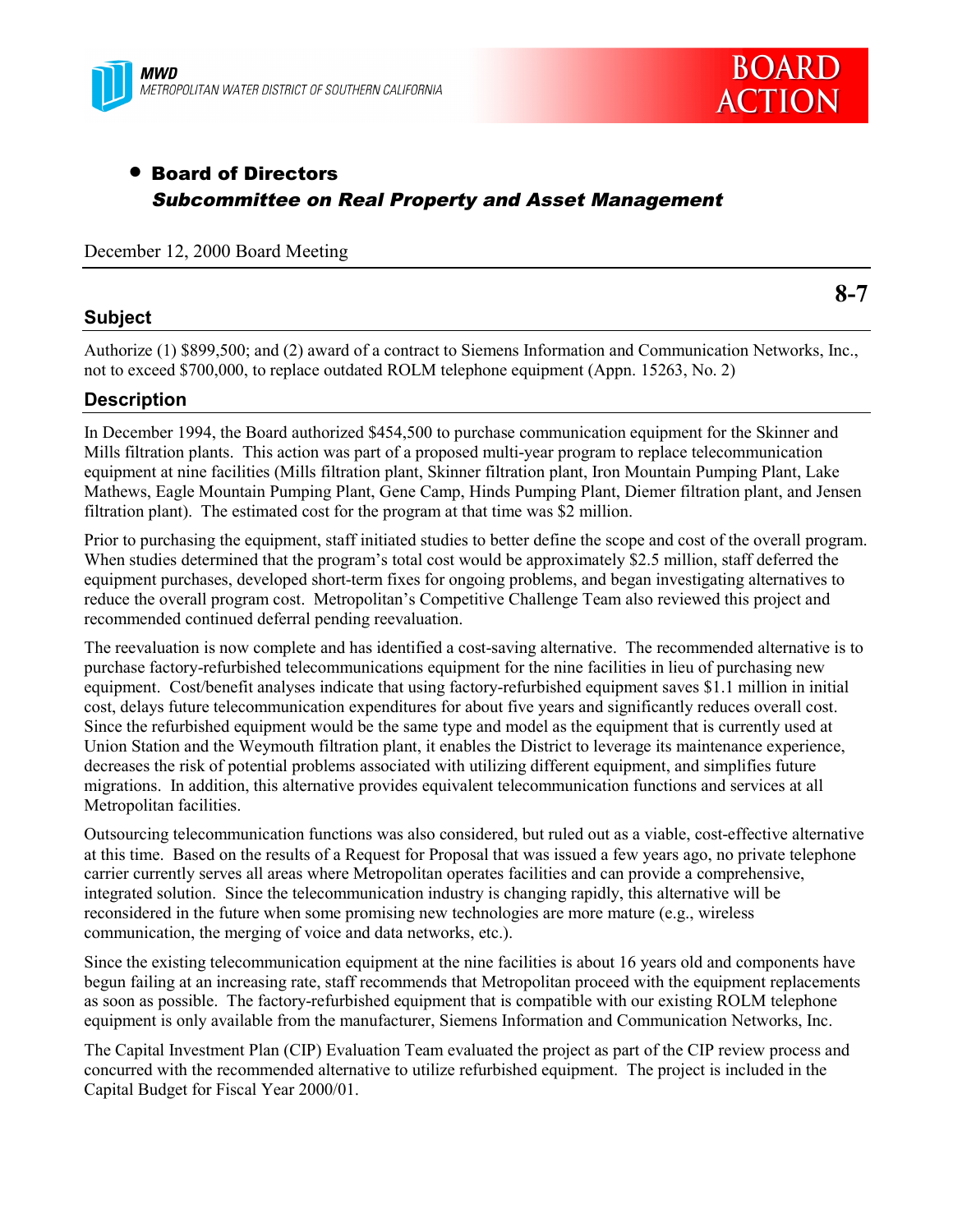The proposed project is categorically exempt under the provisions of the California Environmental Quality Act (CEQA). The overall activities involve the minor upgrading and alterations of existing public facilities along with the construction of a minor structure (about 500 square feet) with negligible expansion of use and no possibility of significantly impacting the physical environment. As such, the proposed project qualifies under both Class 1 and Class 3 Categorical Exemptions (Sections 15301 and 15303) of the State CEQA Guidelines.

## **Policy**

Metropolitan Water District Administrative Code Section 5115: Capital Project Approval and Code Section 8115: Negotiated Contracts

## **Board Options/Fiscal Impacts**

#### **Option #1**

Increase Appropriation No. 15263 by \$899,500 to a total of \$1.354 million; authorize the General Manager to award a negotiated contract to Siemens Information and Communication Networks, Inc., for an amount not to exceed \$700,000 for factory-refurbished telecommunication equipment, associated software and related services; authorize staff to perform all work necessary to replace outdated telecommunication equipment at the nine facilities; and determine that pursuant to the California Environmental Quality Act (CEQA), the proposed project qualifies for two Categorical Exemptions (Class 1, Section 15301 and Class 3, Section 15303 of the State CEQA Guidelines). This option will delay future telecommunication expenditures by about five years and has the lowest overall cost. **Fiscal Impact:** \$1.354 million total program expenditure

#### **Option #2**

Authorize staff to procure and install new telecommunication equipment for the nine facilities and determine that pursuant to CEQA, the proposed project qualifies for two Categorical Exemptions (Class 1, Section 15301 and Class 3, Section 15303 of the State CEQA Guidelines). This option will delay future telecommunication expenditures by about eight years. However, the overall cost for this option is higher because the delay in expenditures does not offset the higher initial cost. **Fiscal Impact:** \$2.5 million

#### **Staff Recommendation**

Option #1

 $W\sigma$ 

*Roy L. Wolfe*

11/9/2000 *Date*

*Manager, Corporate Resources*

11/20/2000 **General Manager Date** 

**Attachment 1—Financial Statement**

BLA #629